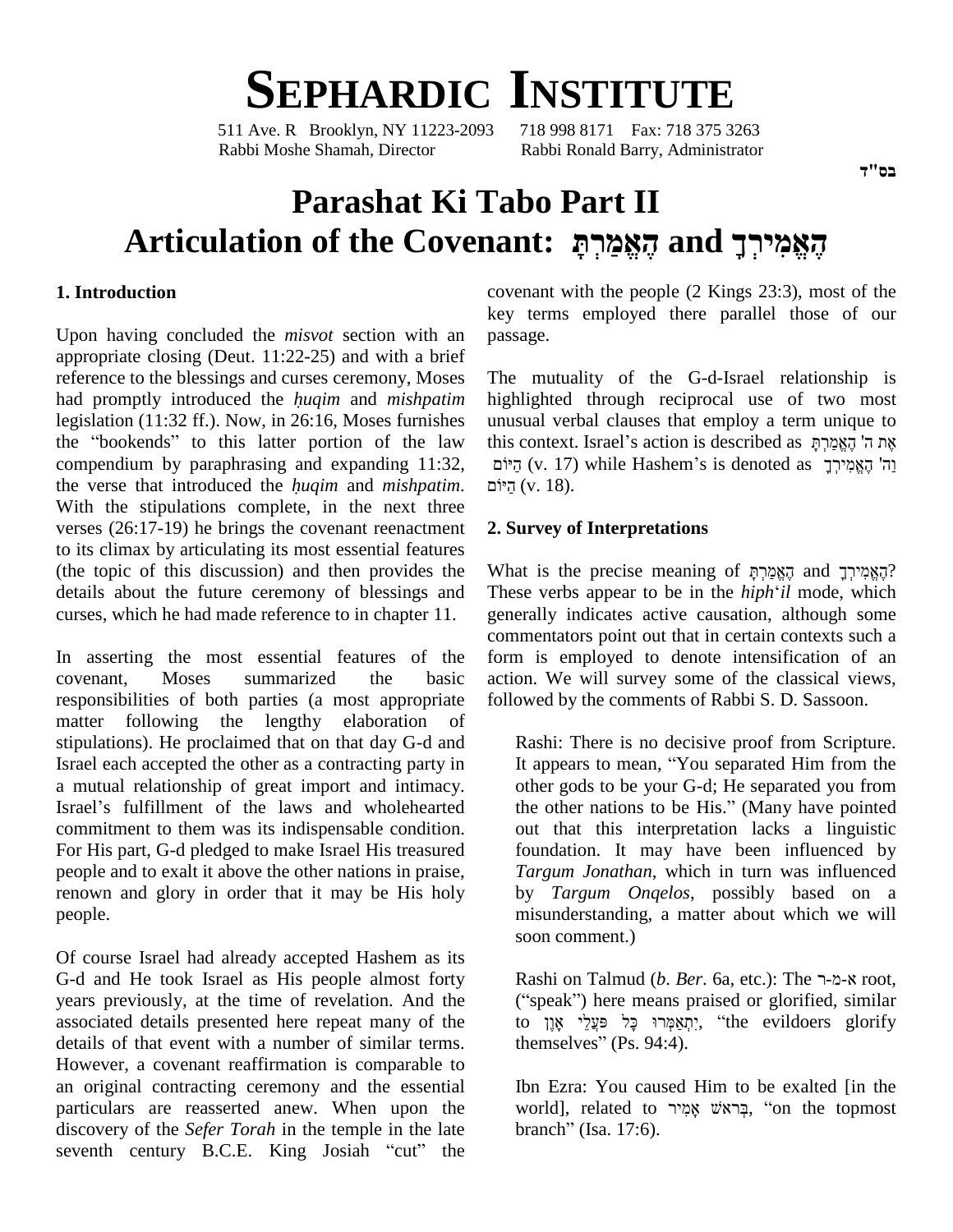Yehuda Halevi, Rashbam: These verbs are the spelle Fehuda Halevi, Rashbam: These verbs are the spelled<br>causative form of "said." "Your worthy ביהשב", deportment in accepting the commandments and making a commitment to fulfill them prompted Him to say that He is your G-d; His doings gave may making a commitment to fulfill them prompted attes<br>Him to say that He is your G-d; His doings gave may<br>you cause to say you are committed to be His people." unde you cause to say you are committed to be His people."<br>*Targum Onqelos*: הטבך and תּמבך (In its most

popular usage, "to chop" or "cut.") We will return to this shortly.

*Targum Jonathan*: Israel made G-d ʠʣʕʧʏ ʠʡʕʩʨʑʧʏ ʠʮʕʬʍʲʔˎʍ, <sup>ì</sup><sup>a</sup> unique entity in the world,<sup>î</sup> and G-d did a unique entity in the world," and G-d did<br>
ne for Israel (also see *b. Ber.* 6a, etc.: הֲמָיכָה being<br>
Obviously, this is based on the does fhe same for Israel (also see *b. Ber.* 6a, etc.: תְּטִיבָה bei<br>(אַחַת בָּעוֹלָם). Obviously, this is based on the doo<br>מְטַרָהָּ pֲמַרָהָּ wo פּעוֹלָם בָּעוֹלָם (אַחַת בָּעוֹלָם Obviously, this is based on the does<br>Aramaic translation of *Targum Onqelos* of מַטְבָּף words<br>and מִטְבָּךָ, but taking מָטֵב in its common meaning expres Aramaic translation of *Targum Onqelos* of הַטֲבָהָ<br>and הטב, but taking *הטב* in its common meaning carved out. However, in this sense it does not of "chop, carve out," and referring it to the object carved out. However, in this sense it does not seem to have any relationship to the מבר

Hertz Commentary: Probably technical legal term(s) by which each of the two parties to a covenant made the other utter a declaration of his obligation under it. obligation under it.<br>
WIPS: "affirmed," with a note "exact nuance of part

NJPS: "affirmed," with a<br>Hebrew uncertain."

Malbim, Torah Temimah: These words are related procedure that establishes an engagement relationship in a leviratical case wherein one of the status in designating her for him and prohibiting her to the other brothers, although it does not for that. In our context the metaphor would be  $\bar{n}$ בָּה ("describing the G-d-Israel relationship being forged latter as one similar to betrothal (אֱיְרוּסִין). describing the G-d-Israel relationship being forged

as one similar to betrothal (אֵירוּסִין).<br>As concerns *Targum Onqelos*'s translation of מֲמַרָהָ, Jastrowí<sup>s</sup> *Dictionary of the Targumim, the Talmud Babli and Yerushalmi and the Midrashic Literature* Jastrow's *Dictionary of the Targumim, the Talmud* Rabbi S. D. Sassoon regarded the betrothal translation *Babli and Yerushalmi and the Midrashic Literature* correct and considered our Deuteronomy passage to (p. 447, entr and cites the Targum of our verse. In a related entry and cites the Targum of our verse. In a related entry (in a<br>he cites a connection to the Arabic and the meaning of com<br>"וגו" (Although from a different root and perhaps" he cites a connection to the Arabic and the meaning of come<br>"ito woo." (Although from a different root and perhaps "נאל"<br>irrelevant, in colloquial Arabic a meaning of כטב [here passa]

spelled as it is pronounced], analogous to the Aramaic \*, means <sup>ì</sup>got engaged to be married.î) This translation suits the context well. Since it is rarely attested in rabbinic literature with this meaning, it may be that the author of *Targum Jonathan* did not so understand *Targum Onqelos* and was forced into a may be that the author of *Targum Jonathan* di<br>understand *Targum Onqelos* and was forced<br>*midrashic* interpretation of the word חֲטַבְקָ  $midrashic$  interpretation of the word וַקַטֲבְתָּ.<br>The clauses הֶאֱמִירְךָ and אֶת ה' הֶאֱמִירְתָּ on of the word הטבח.

the same for Israel (also see *b. Ber.* 6a, etc.: הָטִיבָה being done to deserve use of the *hiph'il* form. Neither smoothly as causative than as intensifications. In the latter sense, they do not translate well as forms of moothly as causative than as intensifications. In the atter sense, they do not translate well as forms of said" or "affirmed" because they would not then be articulating in themselves the substance of what was being done to deserve use of the *hiph'il* form. Neither does "caused to say" fit the context well, since the "said" or "affirmed" because they would not then be articulating in themselves the substance of what was being done to deserve use of the *hiph*<sup>\*</sup>*il* form. Neither words that follow the key verbal phrase do not at all express what was said; rather, they describe an aspect<br>of the relationship that is accepted as a responsibility<br>את ה' האמרת היום להיות לר of the relationship that is accepted as a responsibility express what was said; rather, they describe an aspect<br>of the relationship that is accepted as a responsibility<br>by the party doing the action ( אֶת ה' הֶאֱמַרְתָּ הַיּוֹם לְהָיוֹת לְדָ relationship that is accepted as a responsibility<br>אֶת ה' הֶאֱמַּרְתָּ הַיּוֹם לְהְיוֹת לְךָ<br>נְיוֹת לוֹ לְעַם סְגֵלָּה and לֵאלֹקִים וְלָלָכֶת (נִה' הָאֱמִירְךָ הַיּוֹם לִהְיוֹת לוֹ וה' הַאֱמִירֵך היּוֹם לְהִיוֹת לוֹ לְעַם סְגִלָּה and לְאלֹקִים וַלְלָכֶת בַּדְרכִיו). In the *Onqelos-Malbim-Torah Temimah* interpretation the key words denote the actual accomplishment of a betrothal-like relationship between the two parties. In addition, use of the same unusual word indicates that the "action" of each side was performed with the understanding that it will affect the action of the other party. This seems to fit the context best.

to the talmudic אֲכֵא (m. Yeb. 2:1, etc.), a meaning of הָאֱמירְךָ is "betrothal." In his אֲכֵשׁ entry (p. brothers gave the *yebama* money to secure their relationship. Such a transaction possesses rabbinic ("request of his lips") of Psalm 21:3, ("request" being finalize the levirate marriage, since the law recognizes only sexual intimacy as the mechanism The Mandelkern Hebrew and Aramaic Biblical Concordance (p. 129) also proposes that the root The Mandelkern Hebrew and Aramaic Biblical<br>Concordance (p. 129) also proposes that the root<br>meaning of  $\overline{y}$ אֲרַשׁ is "betrothal." In his  $\overline{y}$  entry (p. 154), Mandelkern speculates [bearing in mind the interchangeability of *sheen-seen-samakh*] that perhaps the word *erusin* (bearing in mind the interchangeability of *sheen-seen-samakh*] that perhaps<br>the word *erusin* ("betrothal") is related to אֲרָשֶׁת שְׂפָתָּיו interchangeability of *sheen-seen-samakh*] that perhaps<br>the word *erusin* ("betrothal") is related to אֲרֶשֶׁת שְׂפָתָיו<br>("request of his lips") of Psalm 21:3, ("request" being the word *erusin* ("betrothal") is related to אֲרָשֶׁת שְׂפָתָיו ("request of his lips") of Psalm 21:3, ("request" being<br>a nuance of "utterance"). In that verse it would correquest of his lips") of Psalm 21:3, ("request" being<br>a nuance of "utterance"). In that verse it would<br>correspond to פְּאֲוַת לְבּוֹ ("his heart's desire") and a nuance of "utterance"). In that verse it would<br>correspond to מַאֲוַת לְבּוֹ ("his heart's desire") and<br>accordingly אֲרוּסָה might originally have been "the girl correspond to *in main* ("his heart's desire") and (ìon the day she is spoken for<sup>î</sup> [Song 8:8]). The latter statements appear quite conjectural. **3. Rabbi Sassoonís Comments**

Rabbi S. D. Sassoon regarded the betrothal translation correct and considered our Deuteronomy passage to Rabbi S. D. Sassoon regarded the betrothal translation<br>correct and considered our Deuteronomy passage to<br>be the frame of reference for G-d's later declaration (in a time of estrangement from Israel) that in days to ʥʢʥcome He intends to betroth Israel forever, וְאֵרָשׂתִּיךָ לִי ʭʬʕˣʲʬʍ (Hos. 2:21-22). Not only do both these passages portray establishment of an intimate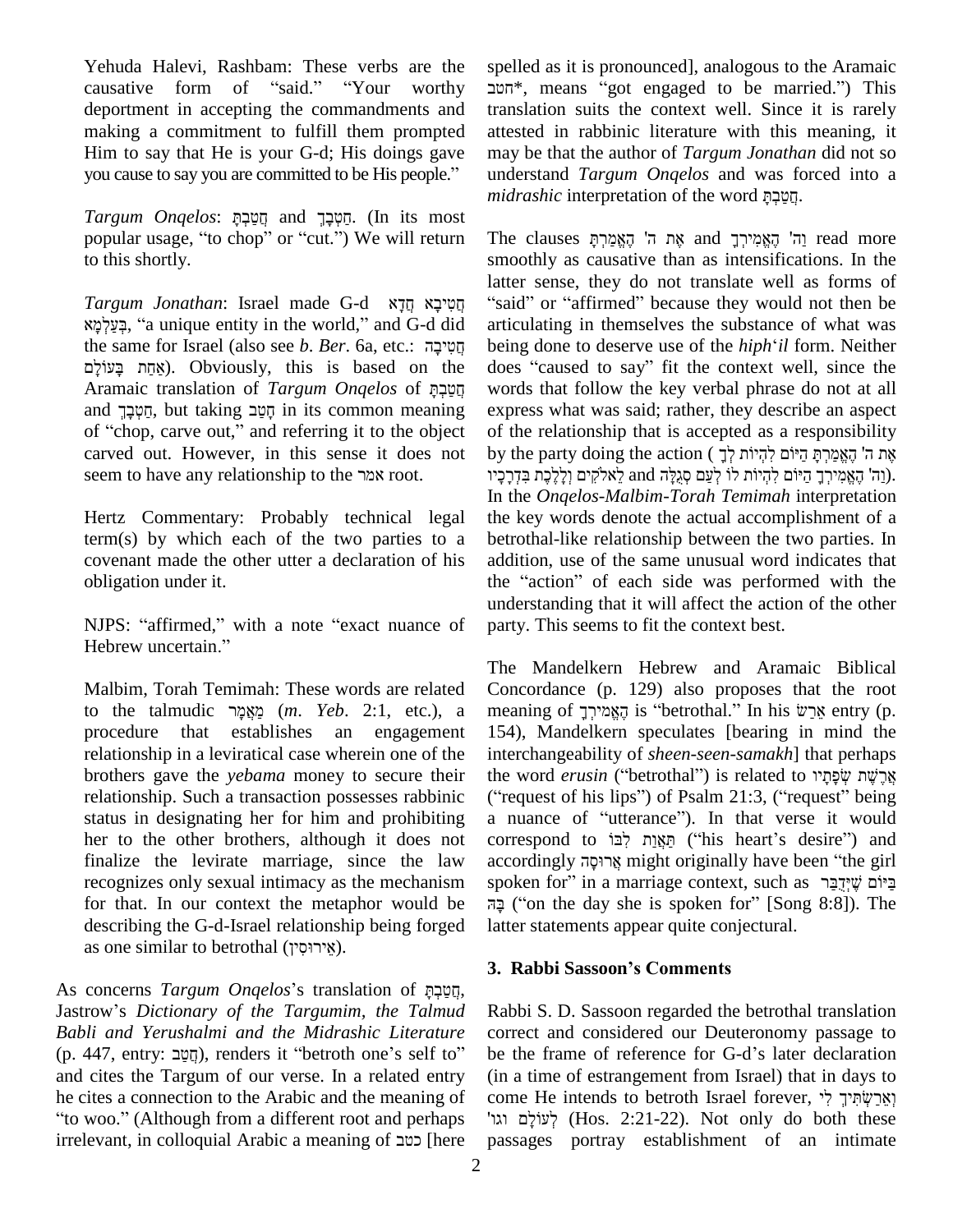relationship between G-d and Israel that may be compared to that of betrothal, but an accurate conjured understanding of key words reveals striking hearked correspondences. (The standard word for betrothal – preclu understanding of key words reveals striking hearken to His voice" as an additional category. This correspondences. (The standard word for betrothal – *erusin* – may have been inappropriate for the Deuteronomy context because it is the male partner item<br>who does the act of betrothing while the female agrees phra<br>י, כִּי יִקֵּח אִישׁ אִשָּׂה], whereas who does the act of betrothing while the female agrees in contracting a covenant both sides do the action together. In Hosea, it is G-d proclaiming what He intends to do with Israel in the future.)

manuscripts and from a lecture he delivered.

G-d's proclamation in Hosea's prophecy that He will betroth Israel, in the language of a different age, G-d's proclamation in Hosea's prophecy that He will prophectroth Israel, in the language of a different age, like m<br>reflects Moses'  $\frac{1}{2}$ הֶאֱמִירְךָ-הֶאֱמַרְתָּ Israel entering into a betrothal-like relationship. The Hosea passage associates with the G-d-Israel relationship virtually the identical attributes and particulars that Moses expressed as being the chief continue to hear the voice of Hashem my G-d...that I relationship virtually the identical attributes and said:<br>particulars that Moses expressed as being the chief conti-<br>elements of Israel's commitment to Him in the not d particulars that Moses expressed as being the chief condenents of Israel's commitment to Him in the no<br>Deuteronomy passage. The four objects in the הְאֲרָשְׂמִיךָ elements of Israel's commitment to Him in the neuteronomy passage. The four objects in the Țְאֲרָשְׂתִּיךָ shows series parallel the four segments of the מָאֱמַרְתָּ Peuteronomy passage. The four objects in the וְאֵרַשְׂתִּיךָ series parallel the four segments of the וְאֲמַרְתָּ series parallel the four segments of the הֻאֱמַּרְהָּ verse. to them all that I command him" (v. 18). The person<br>Hosea passage expound the particulars of Moses' יִדְּבַּר אֲשֶׁר לֹא יִשְׁמַע אֶל קִבָּרֵי אֲשֶׁר לֹא יִשְׁמ description of Israel's commitments, typical of the that he speaks in My name"  $[v, 19]$ . prophets' utilization of reversal when they paraphrase and allude to other biblical sources. A surface translation of these phrases in textual order follows:

you go in His ways; c) that you observe His statutes, commands and ordinances; and d) that you hearken to His voice.

righteousness, justice, kindness and compassion; c) with faith, and d) you shall know Hashem.

Following a chiasm structure, the first of the Hosea 18:19<br>Following a chiasm structure, the first of the Hosea perfo<br>series, לְעוֹלָם (forever), corresponds to the last of the Following a chiasm structure, the first of the Hosea perfor<br>series, לְעוֹלָם (forever), corresponds to the last of the<br>*he* '*emarta* group, לִישְׁמַעַּ בְּקלוֹ, on the surface translated Some series, לְעוֹלָם (forever), corresponds to the last of the<br> *he'emarta* group, לִישְׁמַעַ בְּקלוֹ, on the surface translated Son<br>
as, "to hearken to His voice." Particularly in our the he'emarta group, וְלִישְׁמַעַ בְּקוֹלוֹ, on the surface translated Some biblical descriptions of Hashem's attributes and as, "to hearken to His voice." Particularly in our the basic values He seeks in man cite "righteousn as, "to hearken to His voice." Particularly in our the basic values He seeks in man cite "righteousness context, "hearken to His voice" does not appear to and justice" while in others *hesed* ("kindness") is also simply be commands." If that was the meaning it could not logically follow the full range of commitments previously expressed in the verse, which already cover all the areas that the clause might theoretically have

referred to. This is especially the case here where the referred to. This is especially the case here where the conjunctive *vav* ("and"), is used, which adds "and referred to. This is especially the case here where the conjunctive *vav* ("and"), is used, which adds "and hearken to His voice" as an additional category. This precludes the otherwise possible interpretation that it is merely restating in different words the preceding items. What, then, is the precise meaning of this phrase?

intends to do with Israel in the future.) beeding the prophets who speak in G-d's name<br>throughout the generations (hopefully, evermore). His<br>The following is drawn from the rabbi's unpublished voice reaches Israel through The Sifre (Deut. 13:5), elaborated by Ramban, -<br>The Sifre (Deut. 13:5), elaborated by Ramban,<br>explains that "to hearken to His voice" refers to The Sifre (Deut. 13:5), elaborated by Ramban,<br>explains that "to hearken to His voice" refers to<br>heeding the prophets who speak in G-d's name throughout the generations (hopefully, evermore). His voice reaches Israel through His messengers. The normal, ongoing relationship of Israel with G-d was to include a prophet who speaks in His name: "A prophet from your midst, from among your brethren,<br>like myself, Hashem your G-d will raise up for you, to<br>אֱלָיו תִּשְׁמָעוּן (Deut 18:15]). like myself, Hashem your G-d will raise up for you, to This is in accordance with the peopleí<sup>s</sup> request at revelation for a prophetic intermediary, when they This is in accordance with the people's request at revelation for a prophetic intermediary, when they said: אַמָּר יִלְאֵ שׁמַה קִיּשְׁמַעַּ אֶת קוֹל ה' אֱלֹקֱי...וְלָא אָמוּת (Let me not This is in accordance with the people's request at revelation for a prophetic intermediary, when they said: אֵמִית יִלְאֵלקָי<br>ה'אָ אָמֵן לִשְׁמַעַ אֶת קוֹל ה' אֱלֹקָי...וְלֹא אָמוּת ("Let me not continue to hear the voice of Hashem my G-d…that I said: אַמִּרְ יִלְשְׁמַעַ אֶת קוֹל ה' אֱלִקָּי...וְלֹא אָמוּת ("Let me not continue to hear the voice of Hashem my G-d…that I<br>not die" [v. 16]). Regarding the prophet, G-d states: "I shall place my words in his mouth and he shall speak not die" [v. 16]). Regarding the prophet, G-d states: "I shall place my words in his mouth and he shall speak<br>to them all that I command him" (v. 18). The person<br>who resists is described as שָּׂעֵי לִיאֲמַע אֶל דְּבָרֵי אֱשֶׁר to them all that I command him" (v. 18). The person<br>who resists is described as אֲשֶׁר לֹא יִשְׁמַע אֶל דְּבָרָי אֲשֶׁר<br>יְדַבֵּר בִּשְׁמִי? ("[one] who does not hearken to My words who resists is described as אשר לא ישמע אל דברי אשר

In the לֵכֶת בּדְרכיו verse: a) that He will be your G-d; b) that second phrase in the he'emarta verse, הַאֱמִרְתּ His voice.<br>
In the 
passage: a) forever; b) with regarding Abraham's qualities, "that he will instruct<br>
In the 
[אֲרָשׂתִּיך passage: a) forever; b) with regarding Abraham's qualities, "that he will instruct The second phrase in the Hosea passage is  $\vec{r}$ יִבְמִעְפָּט וּבְחֱסֶד וּבְרַחֲמִים ("with righteousness and justice and kindness and compassionî). This refers to the ּוּבְמִשְׁפָּט<sup>ְ</sup>וּבְמֶשֶׁדָּ וּבְרַחֲמִים ("with righteousness and justice and kindness and compassion"). This refers to the second phrase in the *he emarta* verse, בְּדְרָכָיו and kindness and compassion"). This refers to the second phrase in the *he'emarta* verse, בְּדְרָכָיו ("to walk in His ways"). (Due to internal logic, the Hosea passage cites the Deuteronomy phrases in a 4-2-1-3 walk in His ways"). (Due to internal logic, the Hosea<br>passage cites the Deuteronomy phrases in a 4-2-1-3<br>pattern, a chiasm variant.) "The way of Hashem" ( הָרֶךָ ı passage cites the Deuteronomy phrases in a 4-2-1-3<br>pattern, a chiasm variant.) "The way of Hashem" (הֶךֶ<br>is defined in the Torah in G-d's statement Franchies (היבר) ("The way of Hashem" (הָלֶךְ) is defined in the Torah in G-d's statement<br>regarding Abraham's qualities, "that he will instruct his children and posterity to keep the way of Hashem tegarding Abraham's qualities, "that he will instruct<br>his children and posterity to keep the way of Hashem<br>to do righteousness and justice" (יִקְהּ וּמִשְׁפָּט [Gen. to do righteousness and justice" (מִשְׁפָּט [Gen. 18:19]). Hence, "to walk in His ways" connotes performing acts of righteousness and justice.<br>Some biblical descriptions of Hashem's attributes and

Some biblical descriptions of Hashem's attributes and<br>the basic values He seeks in man cite "righteousness Some biblical descriptions of Hashem's attributes and<br>the basic values He seeks in man cite "righteousness<br>and justice" while in others *hesed* ("kindness") is also the basic values He seeks in man cite "righteousness<br>and justice" while in others *hesed* ("kindness") is also<br>attested: "But let him who chooses to be praised be praised in this, that he understands and knows Me, that <sup>I</sup> am Hashem who does *<sup>h</sup>esed*, *mishpat* and *sedaqah* in the earth, for in these do I desire declares Hashem" (Jer. 9:23). "What is it Hashem requires of